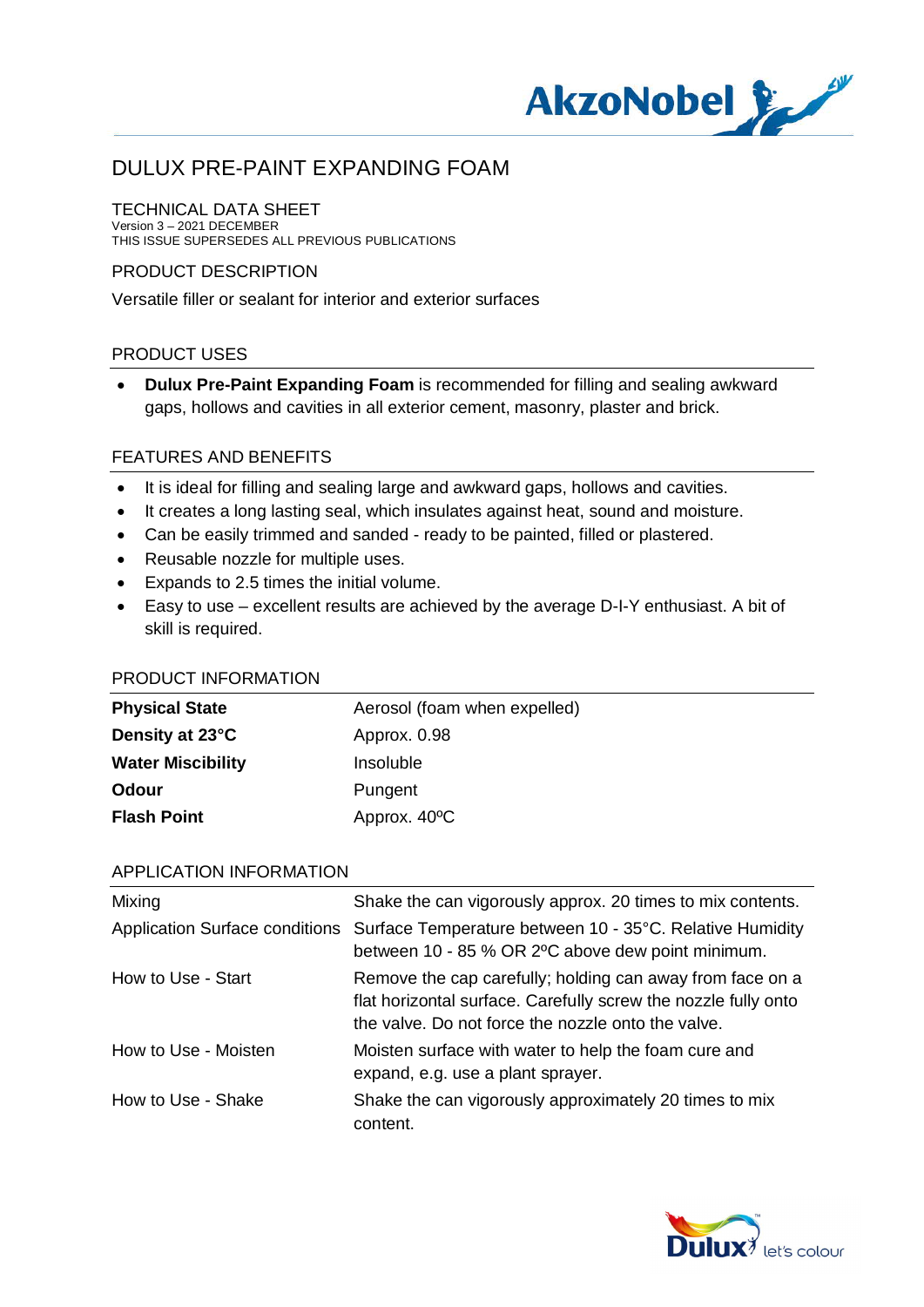

## APPLICATION INFORMATION

| How to Use - Apply    | Apply light pressure, first check if the valve is working<br>properly. Vary pressure to adjust rate of foam release.                                                                                                                                                                                                                                                                                                                  |
|-----------------------|---------------------------------------------------------------------------------------------------------------------------------------------------------------------------------------------------------------------------------------------------------------------------------------------------------------------------------------------------------------------------------------------------------------------------------------|
|                       | Start filling at the lowest point, shaking can from time to time<br>during use.                                                                                                                                                                                                                                                                                                                                                       |
|                       | Do not overfill – the foam expands 2.5 times the initial<br>volume once extruded. If building up in layers, spray lightly<br>with water between layers to help fully cure and maximise<br>expansion. Foam will be tack free from 15 minutes, surface<br>dry in 30 minutes. It can be cut, sandpapered until smooth,<br>plastered, or painted after 12 hours.                                                                          |
| After Use             | If the can is to be used again, bend nozzle and attach tip to<br>the nib. When reusing, remove the nozzle tip from the nib<br>and cut away any part of the nozzle tip that is blocked with<br>hardened product. Once opened, the can must be used<br>within 8 weeks.                                                                                                                                                                  |
| <b>Thinner</b>        | N/A                                                                                                                                                                                                                                                                                                                                                                                                                                   |
| <b>Drying Time</b>    | Tack free in 15 minutes and surface dry in 30min at 23°C.                                                                                                                                                                                                                                                                                                                                                                             |
| <b>Recoating Time</b> | 12 hours at 23°C but preferably overnight (Drying times will<br>be extended during cold, wet or humid conditions.)                                                                                                                                                                                                                                                                                                                    |
| Clean up              | Remove fresh foam spillage immediately with nail varnish<br>remover (test on a concealed area first). Cured foam can<br>only be removed mechanically, except on skin where it<br>should be allowed to come off naturally.                                                                                                                                                                                                             |
| <b>Substrates</b>     | Suitable for cement plaster, concrete, fibre cement, brick<br>work and painted surfaces provided they have been suitably<br>prepared.                                                                                                                                                                                                                                                                                                 |
| Precautions:          | Do not apply in very cold or hot weather (below 5 or above<br>25 degrees) or in poorly ventilated areas.<br>Do not use on areas where cured foam will be exposed to<br>temperatures continuously above 60°C (e.g. near heating<br>appliances)<br>Do not apply near naked flames or other sources of ignition.<br>Turn off nearby electrical appliances and do no switch on<br>until vapour has cleared.<br>Do not use on polystyrene. |
| <b>Coats Required</b> | If using more than 1 layer of foam, spray lightly with water<br>between layers to maximise expansion.                                                                                                                                                                                                                                                                                                                                 |

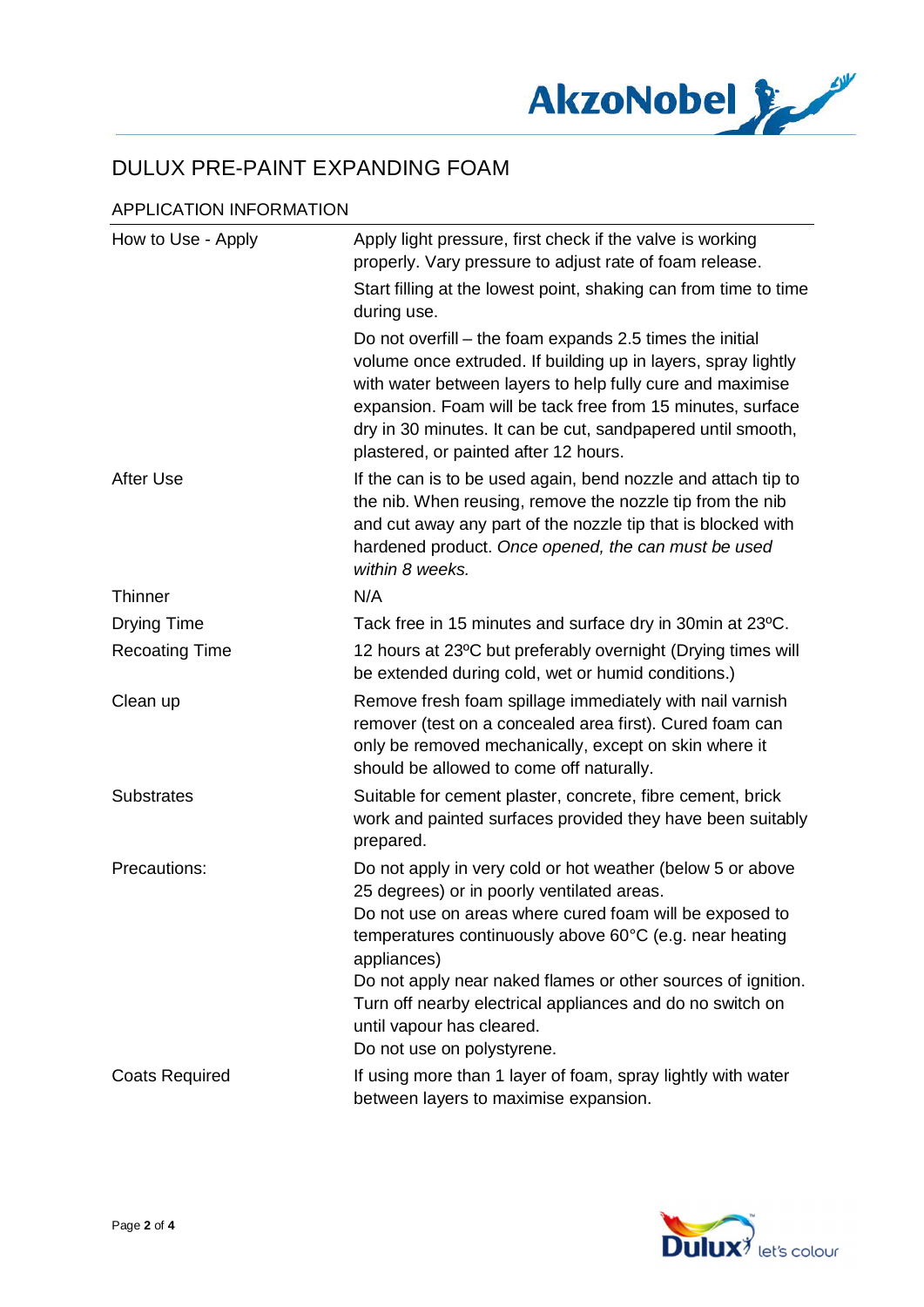

## APPLICATION INFORMATION

| <b>Top Coating</b> | Allow the Dulux Pre-Paint Expanding Foam to dry<br>thoroughly for 12 hours (but preferably overnight) before<br>painting. Cut or sand off any irregularities and remove all<br>dust before applying plaster or paint. If exposed to sunlight,<br>the foam should be painted or coated. |
|--------------------|----------------------------------------------------------------------------------------------------------------------------------------------------------------------------------------------------------------------------------------------------------------------------------------|
|                    | Water-based paints can be applied directly. For solvent<br>based paints, apply a coat of <b>Dulux Supergrip.</b> Allow<br>dryings and finish with your chosen top coat.                                                                                                                |

### SURFACE PREPARATION

Ensure that surfaces are sound and free from dust, oil, grease, dirt and debris.

- · Cover furniture, carpets and surrounding areas and mask off any brick work.
- · Remove all loose plaster, old paint and wallpaper by mechanical or chemical means.

## HEALTH AND SAFETY INFORMATION

This product contains no added lead. Avoid contact with skin or eyes. Keep out of reach of children. If accidently swallowed, seek medical advice immediately and show this container to the doctor. Dry sanding, flame cutting and/or welding of the dry paint film will give rise to dust and/or hazardous fumes.

Wet sanding should be used wherever possible.

If exposure cannot be avoided by the provision of local exhaust ventilation, suitable respiratory protective equipment should be used. Do not empty into drains or watercourses.

Ensure good ventilation during application and drying. It is recommended to use suitable protective clothing and equipment. To avoid the risk of spillage, always store and transport containers in a secure upright position. Refer to Material Safety Data Sheet for complete information.

| Packaging                 | 825ml                                                                                                                                                                                                                                                                                                                         |
|---------------------------|-------------------------------------------------------------------------------------------------------------------------------------------------------------------------------------------------------------------------------------------------------------------------------------------------------------------------------|
| <b>Storage Conditions</b> | Store in a cool dry place away from extreme temperatures,<br>on a low shelf to avoid risk of accidental dropping (but keep<br>out of reach of children).                                                                                                                                                                      |
| <b>Disclaimers</b>        | Never use tools (e.g. pliers, screwdrivers etc.) on the valve<br>and avoid bending or forcing the valve as this may cause<br>accidental rapid product release. Should Dulux Pre-Paint<br><b>Expanding Foam</b> fail on first attempt to dispense then<br>contact Dulux and return can safely to the store where<br>purchased. |

#### ADDITIONAL INFORMATION